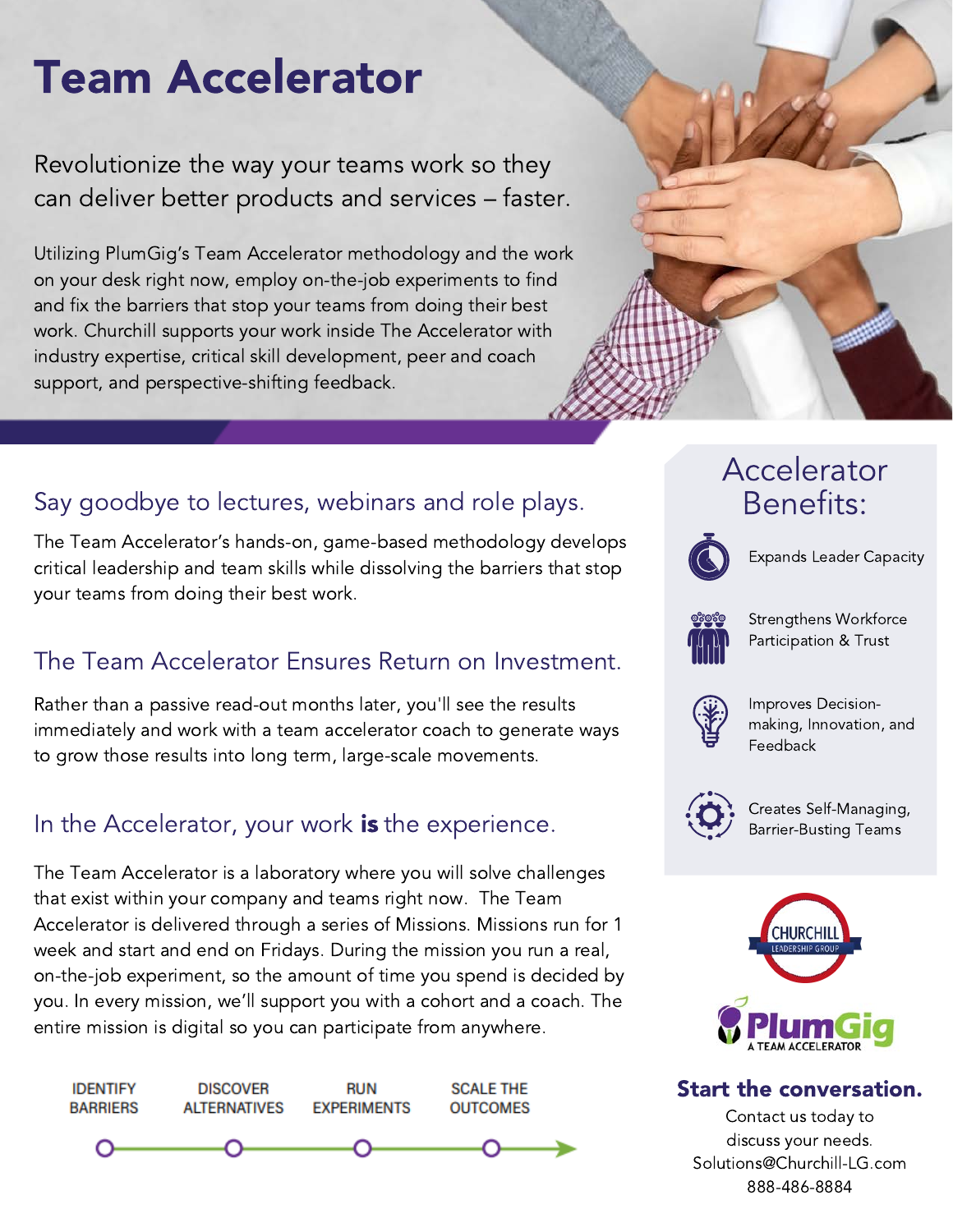# Case Study

Prepare workers to adopt and adapt to large changes in their technologies, processes and teams.

#### Situation:

A large hardware innovator needed to reduce their release cycle from weeks to days and wanted to restructure their workforce into cross-functional teams organized by product feature but worried that multiple teams would have to work together in new ways while also adopting new engineering processes and technologies.

# $\sum_{\lambda}$

 $\frac{1}{\sqrt{2}}$ 

How might we prepare workers to adopt and adapt to large changes in their technologies, processes and teams.



#### Action:

Task:

The organization quickly realized that they could increase worker buy-in by involving the affected teams early in the transformation and putting their ideas into action.

All impacted teams entered PlumGig's Team Accelerator and began identifying and prioritizing anticipated challenges that would arise from the transformation. Grouped into cross-functional cohorts, workers shifted away from their past siloed perspectives and began working together to tackle issues from a broader viewpoint. The cohorts, which were used as a test bed for future team formation, employed targeted missions from The Accelerator to establish a coherent decision-making approach and remove barriers impacting progress in every level and in every team. As trust strengthened, leaders pushed increasingly complex challenges into their teams knowing those workers could identify solutions and run safe-to-try experiments that would prove out the best paths forward.

#### $\sum_{\lambda}$

#### Result:

This level of inclusion and trust expanded worker buy-in for the transformation and helped advance the culture from compliance driven to self-managing. Because more solutions and decisions were being made deeper into teams, leaders shifted to focus on accelerating their release cycle and improved cycle time by 500% (3 weeks to 3 days) supported by a workforce unified to this common goal.





Start the conversation.

Contact us today to discuss your needs. Solutions@Churchill-LG.com 888-486-8884